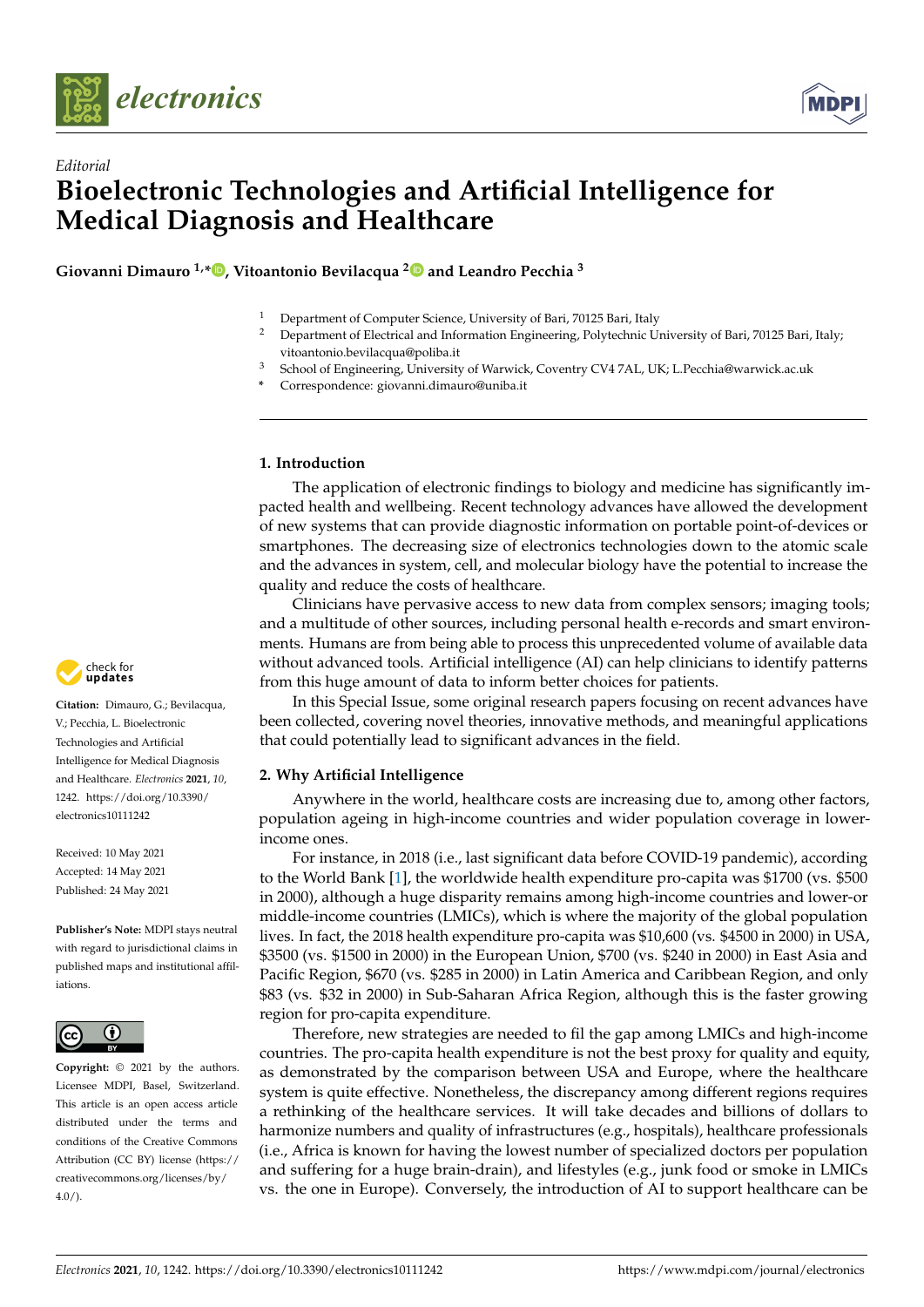much faster and more affordable. However, several challenges remain open, including the poor understanding of healthcare services organization or evidence generation among the community of AI experts. AI spreading is yet hindered by the poor contribution of our community to the evidence generation.

Often, chronic diseases are diagnosed late, with poor referral. Medical errors still occur and are recognized late, while their timely perception would prevent unnecessary deaths. For instance, medical errors cause 49,000 to 98,000 deaths in U.S. hospitals each year. A Johns Hopkins study found that up to 40,500 patients die each year in intensive care units in the United States due to misdiagnosis [\[2\]](#page-7-1).

In this complex scenario, the international scientific community and policy makers are exploring whether artificial intelligence can improve healthcare quality while containing costs and risks.

The use of artificial intelligence in medicine dates back to the 1960s. Several attempts to support medical diagnosis using artificial intelligence were made then, for instance, to identify dangerous bacteria and suggest appropriate therapy. Interestingly, that system was able to propose good therapy with better performance than infectious disease experts [\[3\]](#page-7-2).

Other attempts were made in the field of primary care to diagnose a disease (among thousands) based on the symptoms reported by the patient (also among thousands), each of which could lead to suspicion of different pathologies [\[4\]](#page-7-3). However, these algorithms have been very rarely used in clinical practice.

From the 1990s, neural networks began to gain popularity. Although these models shared many elements with the current ones, there were several issues. For instance, structured data were collected manually, leading to few available features and a limited number of samples for each study, which rendered and would render a machine learning approach ineffective [\[5\]](#page-7-4). Therefore, these models, while effective, did not fit well into clinical workflows as they could not rely on datasets of sufficient size to train the network and they were not generalizable in an acceptable measure.

#### **3. The New Bet**

In nearly 60 years, many objectives have remained unchanged, but we should ask ourselves what can still encourage this research, which has also failed in the previous decades. Is there a greater chance of success now?

One of the key factors is the unprecedented availability of high-quality data. While in the past the main applications of artificial intelligence in medicine were knowledge-based, most-recently data-driven approaches have been growing fast [\[3](#page-7-2)[,4\]](#page-7-3).

Today, the potential availability of data for research is exponentially growing, thanks, for example, to the spread of electronic health records [\[6\]](#page-7-5). This represents a new opportunity to design systems based on machine learning algorithms using structured data in electronic format. In fact, new types of patient health records may support physicians in shifting from a medical practice based on their personal experience towards data-driven evidence-based medicine [\[7\]](#page-7-6). These new records, allowing patients and care providers to share medical data and clinical information and access them whenever they need, can be considered enabling ambient assisted living technologies [\[8\]](#page-7-7).

The growing interest around these new technologies poses serious questions regarding data integrity and transaction security. The huge amount of sensitive data stored in these new records attracts the interest of malicious hackers; therefore, it is necessary to guarantee the integrity and the security of servers and transactions. Blockchain technology can be an important turning point in the development of personal health records: in [\[7\]](#page-7-6), the authors discuss some issues regarding the management and protection of health data exchanged through new medical or diagnostic devices.

In addition to medical record data, a growing amount of data of considerable interest also in clinical practice has become available in digital form from prescriptions and medical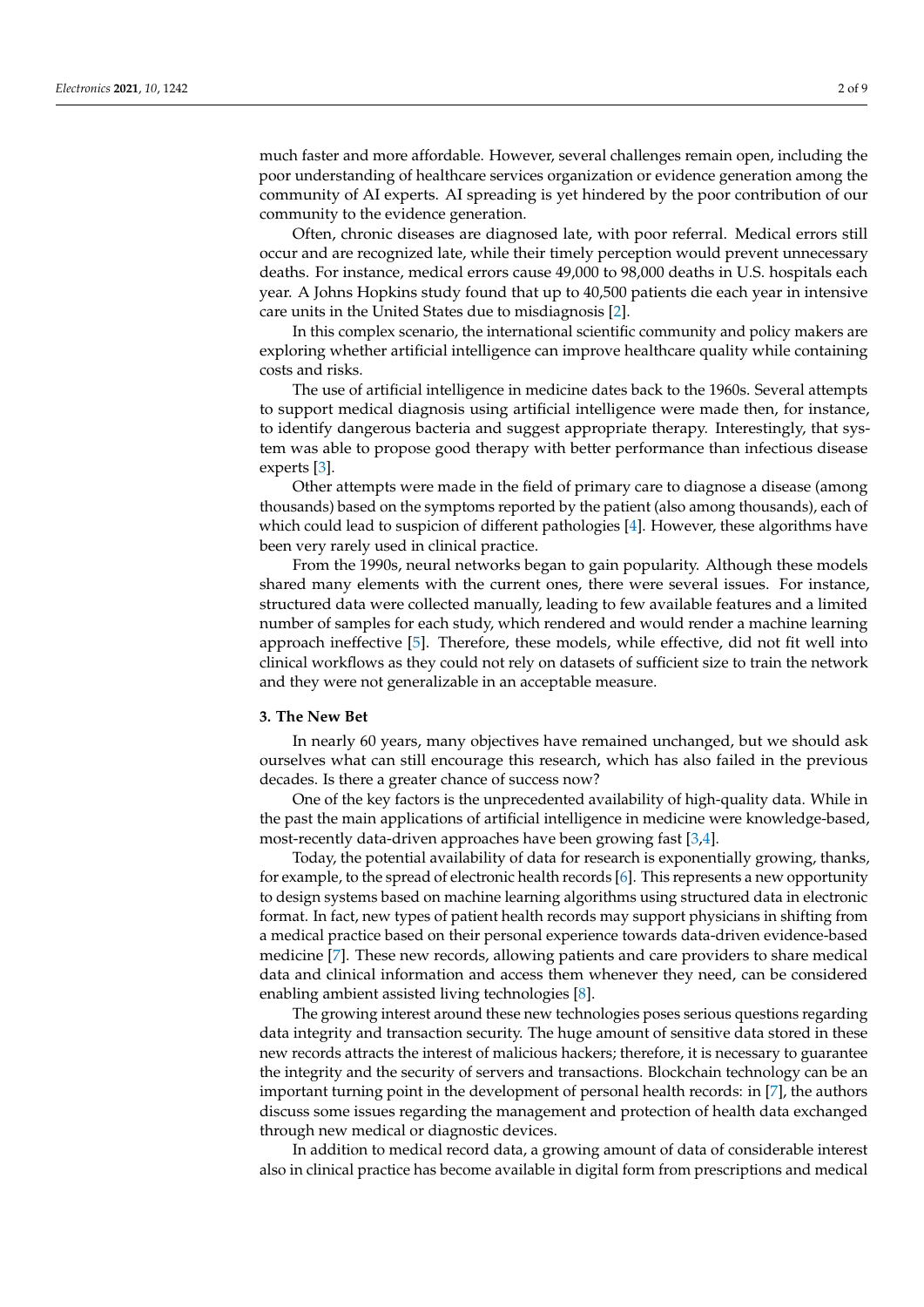reports, including structured imaging laboratory tests, genomics and proteomics data, and biological data.

In recent years, the performance of machine-learning-based algorithms has been continuously improving and, increasingly, outperforming human skills on specific problems. For example, the collaboration of international researchers in object detection has allowed great progress through the competition and sharing of the rather expensive labeling effort [\[9\]](#page-7-8). Of course, the research that led to those advances in object recognition could lead to some improvement in health care but only up to a point. In fact, in those contexts the availability of big data and large training sets, which are fundamental for machine learning, may allow for the development of reliable algorithms, in particular convolutional neural networks that have played a huge role. In the healthcare sector, however, despite a large amount of data, we have a limited amount of labeled data, and much more experience is required to label medical data rather than objects. In any case, the greater availability of digital data has also resulted in the dissemination of numerous datasets for research, in many cases publicly available (i.e., PhysioNet platform). Another important contribution comes from the standardization of health data (diseases and symptoms) and drugs.

## **4. Let Us See in What Respects Machine Learning Can Transform Healthcare**

According to common sense, the first example for relevance and criticality in the health sector would seem to be the case of the emergency room, in which the famous 'golden hour' can make the difference between life and death. An 'emergency room' is an interesting clinical context because from the moment a patient enters the hospital, a very short period of time is required to diagnose what is happening to him and start therapy. Typically, a context of this type is often underpowered, in terms of human resources, requiring the making of very critical decisions in a short time. So, this is an example where 'intelligent' support systems could potentially be of great help. One can imagine a system that can 'reason' about what is happening to the patient based on the data that are available (e.g., symptoms), and from the patient's medical history, possibly extracted from the electronic medical record.

The support system should not solely focus on diagnosis, although an early diagnosis would be very useful, but also on a number of other very sensitive issues, for example, a better triage, to understand which patients can be seen first. In fact, an early detection of adverse events, or even highlighting some unusual actions that could lead to medical errors, would be of great support.

Equally interesting would be to work on the diagnosis oriented to chronic pathologies. For example, systems could be dedicated to the analysis of images or signals, with the aim of reducing the need for specialized consultations. In fact, while it is easier and timelier to perform an instrumental test on a patient, it is more complex to obtain specialist advice. For example, performing an X-ray is simple and immediate, but having a radiologist available, in non-urgent contexts, can be expensive or time-consuming. In some nonurgent cases, it may take several days before obtaining a radiological report. The radiology sector has standardized data. A huge amount of freely available labeled chest radiographs can be used to design and develop machine learning image analysis algorithms using convolutional neural networks (CNNs), which have given a strong boost to automatic object recognition [\[10\]](#page-7-9). In this case, it would be possible to quickly highlight the suspicion of anomalies in the images and then generate an alert for the doctor.

The prediction of the progression of a chronic disease and precision medicine certainly pose great challenges for the future. Understanding how patients' disease will progress and when that progression will occur could be extremely beneficial, both for the patient and for the healthcare system. For many conditions, there are several different treatments, but it is not possible to know in advance which treatments work best for which patients. If we had predictive algorithms, perhaps based on the results of blood tests, the search for RNA to ascertain the patient's gene expression (for example, from a bone marrow sample)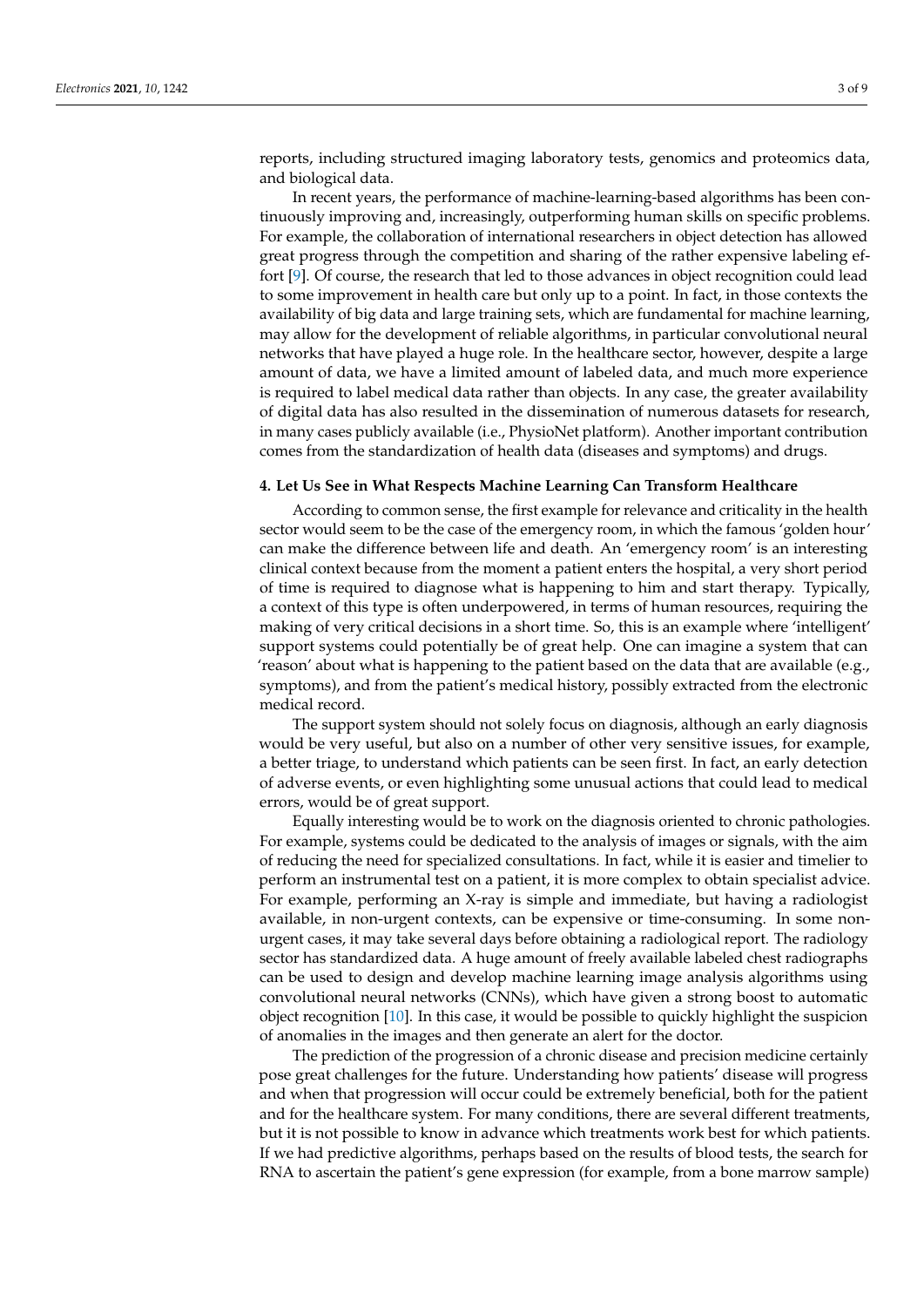and so on, we could try to predict the patient's response to different treatments. This type of information would be fundamental in the targeted choice of patient therapy [\[11,](#page-7-10)[12\]](#page-7-11).

## **5. What Makes the Application of Algorithms in Medicine Different?**

We have seen some examples in which machine learning can have interesting applications in the healthcare sector; we should also look at the peculiarities of the algorithms used in healthcare.

First, healthcare can be about life-or-death decisions for the patient, so we need robust algorithms that do not fail, for example, those tested with formal methods. The problem is that it is not easy to apply formal tests on machine learning algorithms. As we have seen, deep learning in recent years has allowed for the implementation of algorithms with excellent performance in many cases, but this gain in accuracy is offset by a loss in terms of transparency and control. Neural networks are able to perform their tasks well, but it is not easy to control the large number of neurons and parameters responsible for the decisions made by them. This lack of visibility has raised several concerns in the healthcare sector, and in other sectors in which a wrong decision made by an algorithm can cause significant damage. There are many advantages to understanding how or why an AI-enabled system has led to a specific output. Explainability can help developers ensure that the system is working as expected; it might be necessary to meet regulatory standards, or it might be important in allowing those affected by a decision to challenge or change that outcome [\[13\]](#page-7-12).

Furthermore, sometimes we have very little data available: for example, for some rare diseases there are only a few tens or hundreds of cases in the world. In these cases, the important problem for machine learning is about learning from imbalanced datasets, with classes that contain a lot of data and other minorities.

Finally, the last issue we want to mention is privacy and security. We have already discussed the difficulty of obtaining access to data. Another reason, perhaps the most important in recent years, is that obtaining large amounts of public domain data is difficult because some data are sensitive. In many cases, it is easily possible to anonymize the data, but in many other cases (paper laboratory test results, handwritten prescriptions, nominative imaging, etc.) it is difficult or challenging to anonymize it. All this, of course, is a major obstacle to research.

## **6. This Special Issue**

In this Special Issue, some original research papers focusing on recent advances have been collected, covering novel theories, innovative methods, and meaningful applications that could potentially lead to significant advances in healthcare.

## *6.1. Cell Studies*

Some studies on the diagnosis of widespread pathologies through the analysis of the cells of the nasal mucosa are truly innovative. In recent years, cytological observations in the rhinology field have become increasingly utilized. For example, this development has proven to be important in driving changes in the previous classification of rhinitis. The simplicity of the technique makes nasal cytology a practical diagnostic tool for all rhino-allergology services. Microscopic observation requires prolonged effort by a specialist, but the modern scanning systems for cytological preparations and the new affordable digital microscopes allow one to design a software support system, based on deep learning techniques, to relieve specialist's tiring activity. By means of the system presented in [\[14\]](#page-8-0), it is possible to automatically identify and classify cells present on a nasal cytological preparation based on a digital image of the preparation itself. Thus, an interesting diagnostic support has been made available to the rhino-cytologist, who can quickly verify that the cells have been correctly classified by the software system. Image processing and image segmentation techniques have been used to find images of cellular elements within the preparation, while the automated detection and classification of cells benefit from the capacity of deep learning techniques in processing digital images of the cyto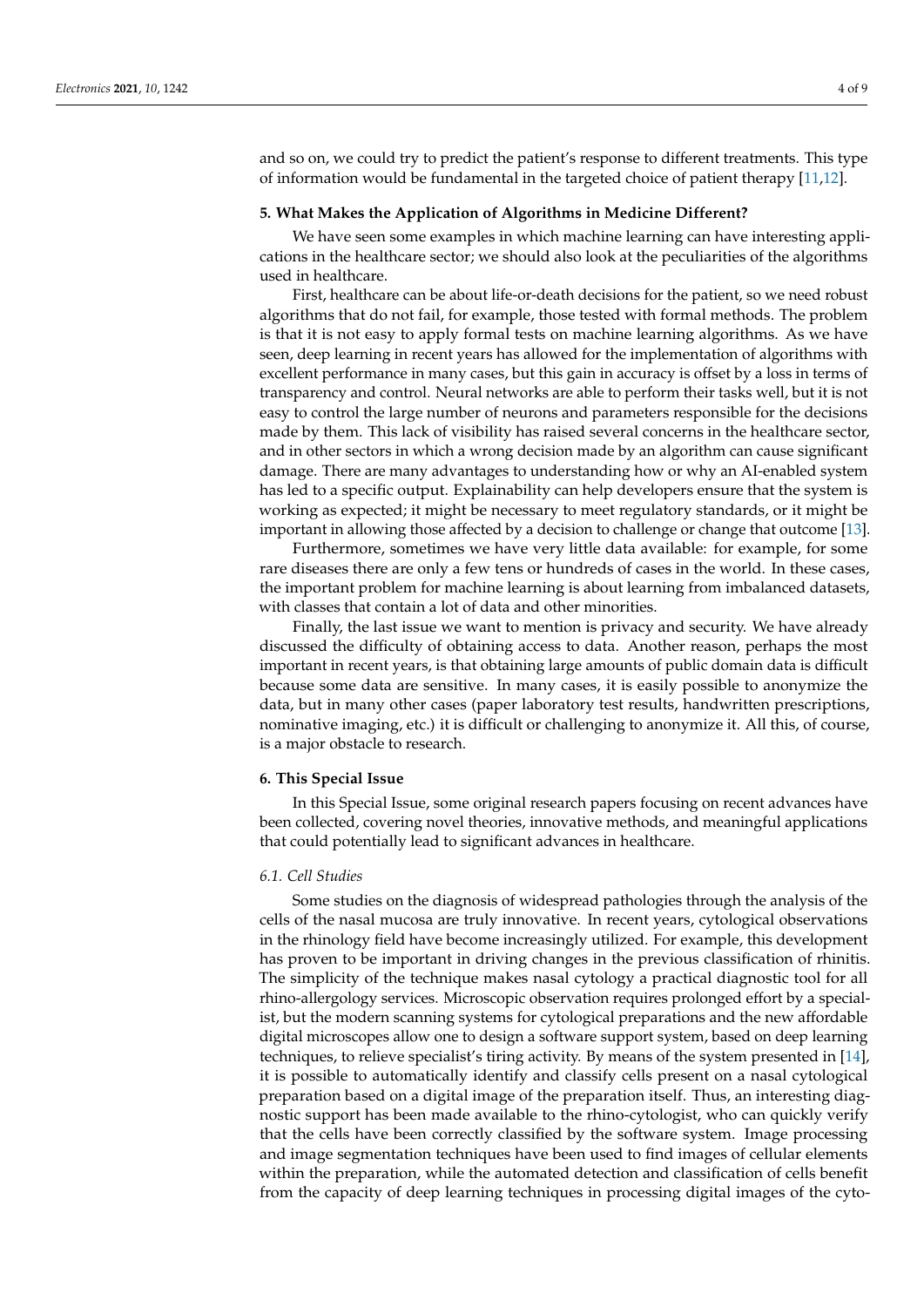logical preparation. Specifically, this paper aims to investigate the possible differences between direct smear (SM) and cytological centrifugation (CYT) slide-preparation techniques, in order to preserve image quality during the observation and cell classification phases in rhino-cytology. A comparative study based on image analysis techniques has been put forward. The extraction of densitometric and morphometric features has made it possible to quantify and describe the spatial distribution of the cells in the field images observed under the microscope. Statistical analysis of the distribution of these features has been used to evaluate the degree of similarity between images acquired from SM and CYT slides. The results prove an important difference in the observation process of the cells prepared with the above-mentioned techniques, with reference to cell density and spatial distribution: the analysis of CYT slides has been more difficult than of the SM ones due to the spatial distribution of the cells, which results in a lower cell density than the SM slides.

Equally important is to discover any infections during slide analysis based on biofilm detection. Biofilm is a thin layer of microorganisms coated on a surface, linked by an extracellular matrix made by polysaccharides synthesized by microorganisms themselves. Bacteria are involved: if pathogenic, these microorganisms pose a risk to patient health. In the field of nasal cytology, the presence of biofilm in microscopic samples denotes the presence of an infection. In [\[15\]](#page-8-1), the authors describe the design and testing of interesting diagnostic support, for the automatic detection of biofilm, based on a convolutional neural network. Texture analysis is used, with Haralick feature extraction and dominant color. The CNN-based biofilm detection system shows high accuracy. The CNN-based system designed in that study is confirmed as the most reliable among the best automatic image recognition technologies, in the specific context of that study. The developed system allows the specialist to obtain rapid and accurate identification of the biofilm in the slide images.

Furthermore, among the cells of the population of the nasal mucosa, ciliated cells are particularly important. In fact, the observation of these cells is essential to investigate primary ciliary dyskinesia, a rare and severe disease associated with other serious diseases such as respiratory diseases, situs inversus, heart disease, and male infertility. Assessment of ciliary function through measurements of the ciliary beating frequency (CBF) are usually required to facilitate diagnosis.

One of the most used techniques is measuring the ciliary beating frequency. Performing this operation manually is practically unfeasible or demanding. For this reason, in [\[16\]](#page-8-2) the authors designed a low cost and easy-to-use system, based on image processing techniques, with the aim of automatically measuring CBF. That system performs cellregion-of-interest detection based on dense optical flow computation of cell body masking, focusing on the cilia movement and taking advantage of the structural characteristics of the ciliated cell and CBF estimation by applying a fast Fourier transform to extract the frequency with the peak amplitude. The experimental results show that it offers a reliable and fast CBF estimation method and can efficiently run on a consumer-grade smartphone. It can support rhinocytologists during cell observation, significantly reducing their efforts.

## *6.2. The Problem of Anemia Requires New Diagnostic Tools*

With a quarter of the world's population interested, anemia is one of the top global health problems. It is mainly caused by nutritional factors, infectious diseases, or genetic factors. Severe anemia can compromise the availability of oxygen supplied to the cells and cause damage to vital organs. A correct diagnosis can be performed measuring hemoglobin concentration through blood cell counting. Often, the use of invasive methods is not recommended, for example, in the case of infants, the elderly, pregnant women, patients with anemia, and patients with sickle cell. In addition, frequent blood sampling creates significant discomfort to the patient and is quite expensive, especially in areas of the world that have limited economic resources. For this reason, it is of great interest to study methods and design tools that allow us to monitor hemoglobin concentration in a non-invasive way, with reduced costs, both in the laboratory and at home, sometimes even daily.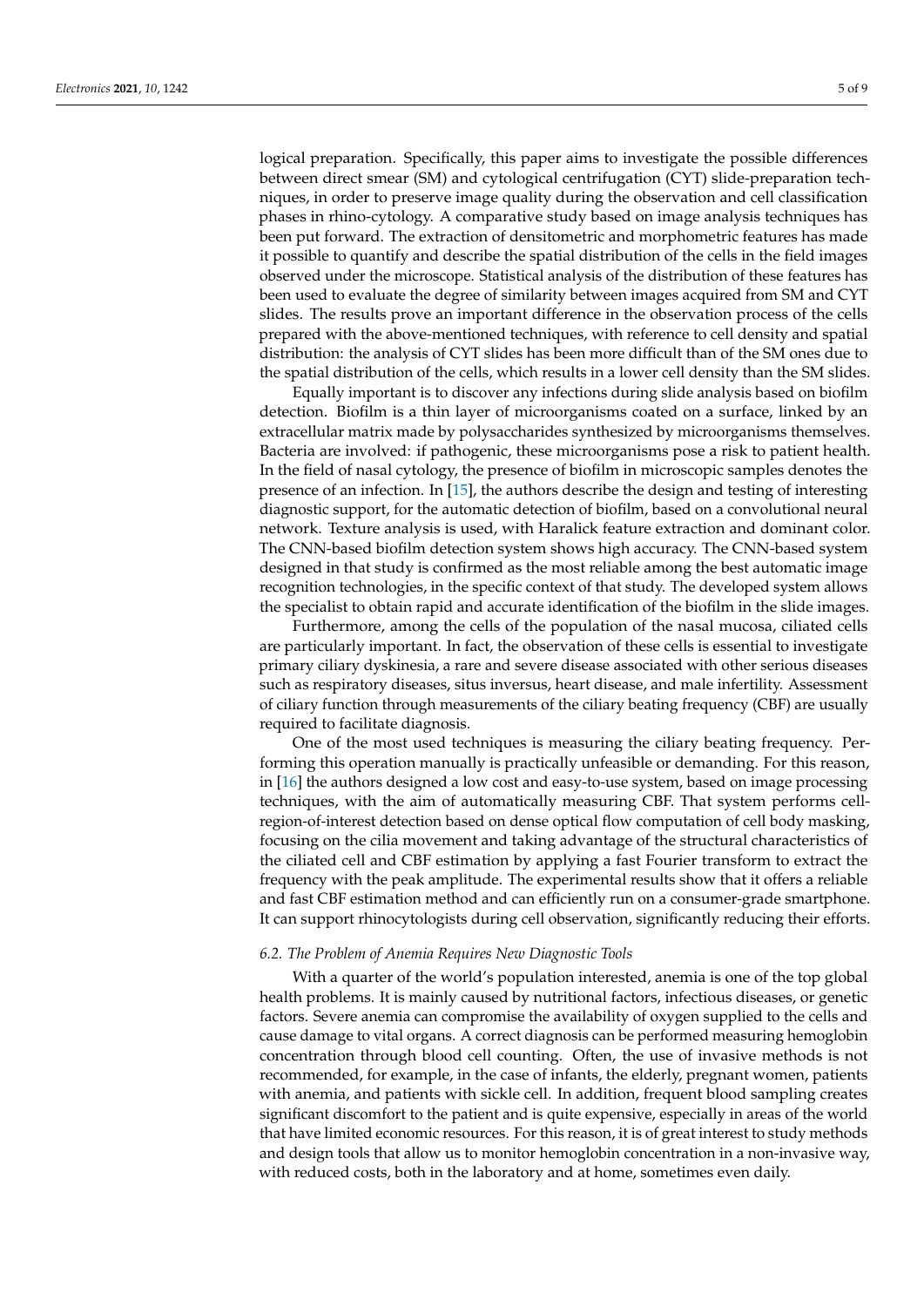There is growing interest in non-invasive methods for monitoring and identifying potential risk of anemia [\[17,](#page-8-3)[18\]](#page-8-4). Smartphone-based devices are promising in addressing this pathology. However, many critical issues must be discussed, and open problems solved as the authors of paper [\[19\]](#page-8-5) underline.

Many studies show interest in the pallor of the exposed tissues of the human body to estimate anemia. Pallor is characterized by a lack of color in the skin and mucous membranes due to a low level of circulating hemoglobin. This may be evident on the entire body but is easily observed in areas where blood vessels are close to the surface, such as the palm, the nail bed and mucous membranes such as the tongue or conjunctivae [\[20](#page-8-6)[,21\]](#page-8-7).

There are numerous non-invasive methods and tools that indirectly measure the value of hemoglobin in the blood and the level of oxygen in human tissues. These include techniques such as photoplethysmography, reflectance spectroscopy, and fluorescence spectroscopy of oral tissue, but many of them are not available at affordable costs and are often not available as portable or wearable technologies.

The aim of paper [\[19\]](#page-8-5) is to highlight some issues that seem worthy of common discussion and the subject of synergistic agreements. The authors discuss the economic and social implications related to these technologies and then, focusing on the more scientific aspects, they highlight some clues about the exposed human tissues that are subject to clinical analysis as a privileged region to estimate anemia.

In conclusion, a detailed discussion on the critical aspects is reported, which is very interesting for researchers who intend to study new methods and devices.

## *6.3. Medical Image Segmentation*

One of the most challenging topics cited in papers [\[19\]](#page-8-5) and [\[22\]](#page-8-8) is about the correct segmentation of the conjunctiva region of interest. Regarding this topic, many papers have been published as underlined in paper [\[23\]](#page-8-9). The aim of the presented paper is to perform segmentation of the conjunctiva region for non-invasive anemia detection applications using deep learning. The proposed U-Net Based Conjunctiva Segmentation Model uses fine-tuned U-Net architecture for effective semantic segmentation of conjunctiva from the digital eye images captured by consumer-grade cameras in an uncontrolled environment. The experimentation showed good results and exhibited a comparable value of intersection over union score between the ground truth and the segmented mask. This work once again highlights how versatile the use of deep learning techniques in healthcare can be.

Speaking of segmentation, another extremely interesting study is reported in paper [\[24\]](#page-8-10). The histological assessment of glomeruli is fundamental for determining if a kidney is suitable for transplantation. The Karpinski score is essential to evaluate the need for a single or dual kidney transplant and includes the ratio between the number of sclerotic glomeruli and the overall number of glomeruli in a kidney section. The manual evaluation of kidney biopsies performed by pathologists is time-consuming and error-prone, so an automatic framework to delineate all the glomeruli present in a kidney section can be very useful.

Deep learning techniques are very promising for the segmentation of glomeruli, with a variety of existing approaches. Many methods only focus on semantic segmentation, which consists in segmentation of individual pixels, or ignore the problem of discriminating between non-sclerotic and sclerotic glomeruli, so these approaches are not optimal or inadequate for transplantation assessment.

In paper [\[24\]](#page-8-10), the authors employed an end-to-end fully automatic approach based on Mask R-CNN, for instance, segmentation and classification of glomeruli. With respect to the existing literature, they improved the Mask R-CNN approach in sliding window contexts, by employing a variant of the non-maximum suppression algorithm, which they called non-maximum-area suppression. The proposed method is very promising for instance segmentation and classification of glomeruli, and allows one to make a robust evaluation of global glomerulosclerosis.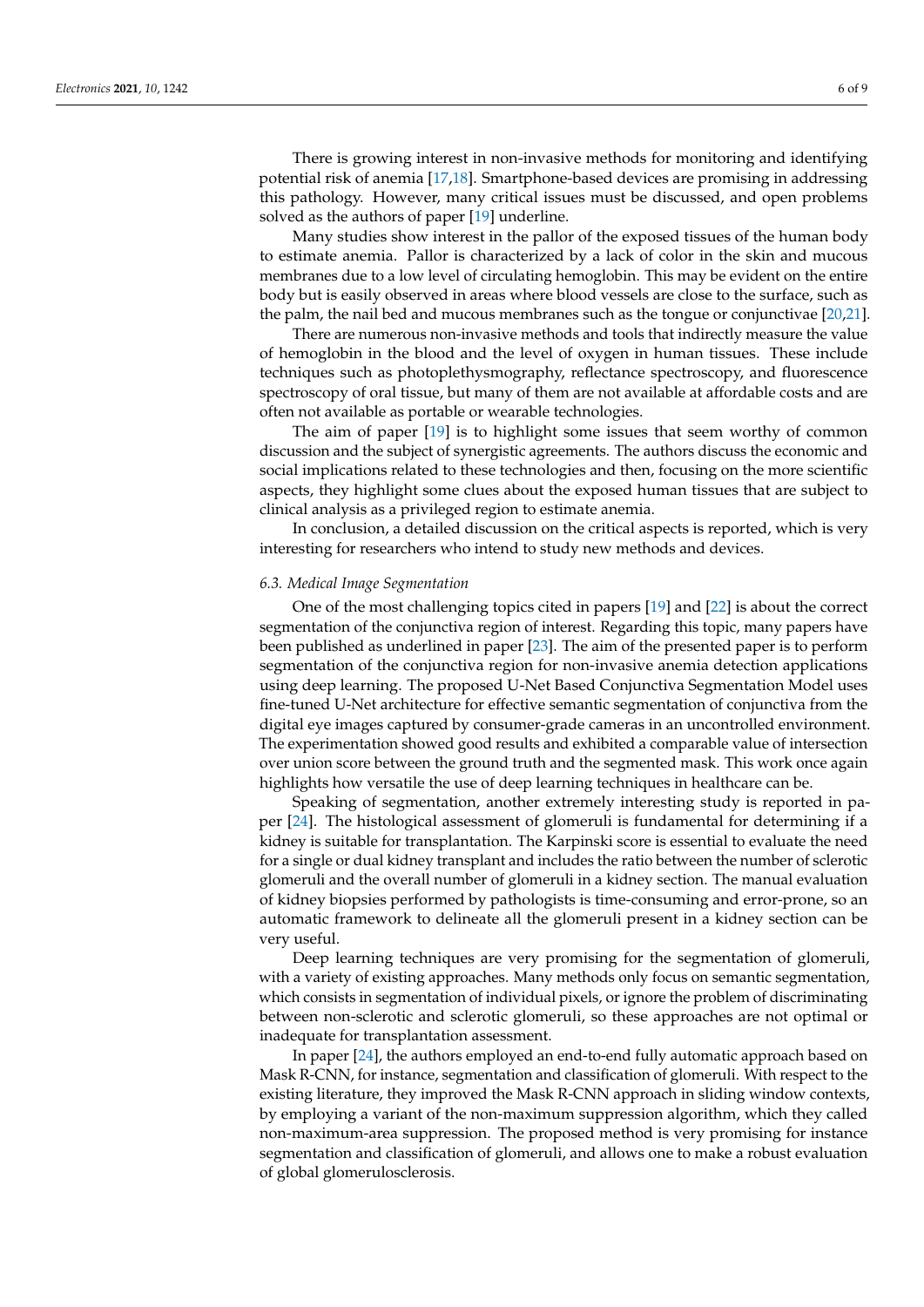## *6.4. Investigation of the Cardiovascular System*

Skipping to the cardiovascular system, two interesting papers have been collected in this Special Issue. With the advances in the field of biomedical imaging, digital images play a vital role in the early detection of abnormalities or diseases in the human body for any systems. Many intricate systems exist in the human body, namely, the nervous system, cardiac system, endocrine system, etc., that are important for survival. Out of these, the cardiac system is considered to be one of the most delicate systems.

The echocardiogram plays a crucial role in the diagnosis of cardiac diseases and is probably the most frequently used tool in the field of the cardiac system. It is a simple, non-invasive, and inexpensive technique that can precisely show the pressure gradient of heart lesions. Since it uses sound waves instead of radiation, echo is considered to be safe. Echo uses standard two-dimensional (2D), three-dimensional (3D), and Doppler ultrasound to create images of the heart. In "Deep Learning Methods for Classification of Certain Abnormalities in Echocardiography" [\[25\]](#page-8-11), the authors experiment with deep learning methodologies in echocardiogram. They deal with two different kinds of classification in the echo; absence or presence of abnormalities has been experimented with using 2D echo images, 3D Doppler images, and videographic images. After, based on mitral, aortic and tricuspid regurgitation, and a combination of the three types, classification has been performed using videographic echo images.

Two deep-learning methodologies have been used for these purposes, a recurrent neural network based methodology (long short-term memory) and an Variational AutoEncoder methodology. The authors found that deep-learning methodologies perform better than SVM methodology in normal or abnormal classification. Overall, VAE performs better in 2D and 3D Doppler images (static images) while LSTM performs better in the case of videographic images.

A different approach to assessing specifically heart health is the one discussed in the paper 'Advances of ECG Sensors from Hardware, Software, and Format Interoperability Perspectives' [\[26\]](#page-8-12). Since fast, prompt, and accurate interpretation and decisions are important in saving the life of patients from sudden heart attack or cardiac arrest, many innovations have been made to ECG sensors, but the use of traditional ECG sensors is still prevalent in the clinical settings. A comprehensive survey on ECG sensors from hardware, software, and data format interoperability perspectives is cited there. The hardware perspective outlines a general hardware architecture of an ECG sensor along with the description of its hardware components. The software perspective describes various techniques (denoising, machine learning, deep learning, and privacy preservation) and other computer paradigms used in software development and deployment for ECG sensors. Finally, the format interoperability perspective offers a detailed taxonomy of current ECG formats and the relationship among these formats. Overall, this paper is very helpful for researchers in identifying future room for improvements from the three perspectives (hardware, software, and format interoperability) and facilitates the study of the development of modern ECG sensors that are suitable and approved for adoption in real clinical settings.

Last but not least, in this Special Issue the theme of a 'New Bi-Directional Solenoid Actuator for Active Locomotion Capsule Robots' was included [\[27\]](#page-8-13).

In recent years, several technologies have been studied for promoting the development of capsule endoscopes, for inspecting small intestinal diseases. The endoscopic capsule, as a revolutionary medical device, was proposed to achieve advanced diagnostic and treatment functionalities for the small bowel tract, where conventional tethered flexible endoscopes are only partially able to access. Although some commercial capsule products have already been applied in clinical practice, they are propelled through the gastrointestinal tract in a passive manner, purely depending on peristalsis contractions of the digestive lumen. Due to the lack of an active and controllable locomotion mechanism in the conventional capsule endoscope to steer the scope in desired areas of the gastrointestinal tract for accurate and double inspections, false negative results may occur, reducing the effectiveness and reliability in clinical practice. A new bi-directional, simple-structured solenoid actuator for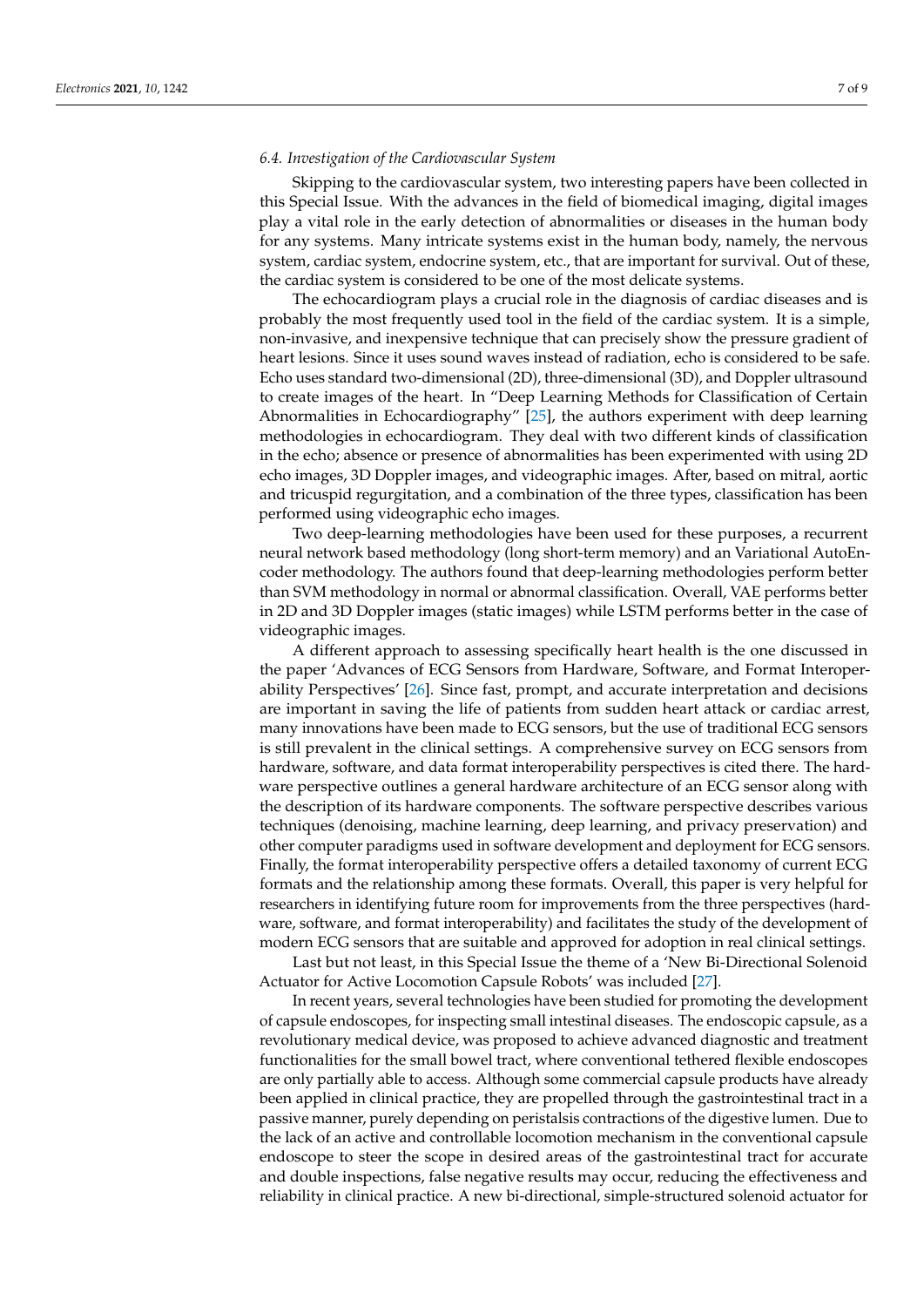active locomotion capsule robots (CRs) is investigated in the paper [\[27\]](#page-8-13). This active actuator consists of two permanent magnets (PMs) attached to the two ends of the capsule body and a vibration inner mass formed by a solenoidal coil with an iron core. The proposed CR, designed as a sealed structure without external legs, wheels, or caterpillars, can achieve both forward and backward motions driven by the internal collision force. This new design concept has been successfully confirmed on a capsule prototype. The measured displacements show that its movement can be easily controlled by changing the supplied current amplitude and frequency of the solenoid actuator. To validate the new bi-directional CR prototype, various experimental as well as finite element analysis results have been presented in that paper.

The experimental results also demonstrated that this prototype can be easily controlled to achieve different forward/backward displacements and traveling speeds, while it should be tested in a more complex environment that can mimic the conditions inside the human body.

## **7. Conclusions**

The research field of ''Bioelectronic Technologies and Artificial Intelligence for Medical Diagnosis and Healthcare" is growing fast. However, the research findings are difficult to integrate into CAD systems to support healthcare. Nevertheless, studying the papers presented in this Special Issue and in many other similar issues, many benefits can be drawn from increasing digitalization and publishing repositories with labeled data. In this scenario, artificial intelligence and deep learning methods have the potential to provide efficient solutions to many medical problems.

In order to speed up the 'time-to-market', collaborations between researchers, institutions, funders, and entrepreneurs are always welcome.

**Funding:** This research received no external funding.

**Conflicts of Interest:** The authors declare no conflict of interest.

## **References**

- <span id="page-7-0"></span>1. Available online: <https://data.worldbank.org/indicator/SH.XPD.CHEX.PC.CD> (accessed on 10 May 2021).
- <span id="page-7-1"></span>2. Winters, B.; Custer, J.; Galvagno, S.M.; Colantuoni, E.; Kapoor, S.G.; Lee, H.; Goode, V.; Robinson, K.; Nakhasi, A.; Pronovost, P.; et al. Diagnostic errors in the intensive care unit: A systematic review of autopsy studies. *BMJ Qual. Saf.* **2012**, *21*. [\[CrossRef\]](http://doi.org/10.1136/bmjqs-2012-000803) [\[PubMed\]](http://www.ncbi.nlm.nih.gov/pubmed/22822241)
- <span id="page-7-2"></span>3. Rule-Based Expert Systems. *The MYCIN Experiments of the Stanford Heuristic Programming Project*; Buchanan, B.G., Shortliffe, E.H., Eds.; Addison-Wesley: Reading, MA, USA, 1984.
- <span id="page-7-3"></span>4. Miller, R.A.; Pople, H.E., Jr.; Myers, J.D. Internist-1, an experimental computer-based diagnostic consultant for general internal medicine. *N. Engl. J. Med.* **1982**, *307*, 468–476. [\[CrossRef\]](http://doi.org/10.1056/NEJM198208193070803) [\[PubMed\]](http://www.ncbi.nlm.nih.gov/pubmed/7048091)
- <span id="page-7-4"></span>5. Penny, W.; Frost, D. Neural networks in clinical medicine. *Med. Decis. Mak.* **1996**, *16*, 386–398. [\[CrossRef\]](http://doi.org/10.1177/0272989X9601600409) [\[PubMed\]](http://www.ncbi.nlm.nih.gov/pubmed/8912300)
- <span id="page-7-5"></span>6. Henry, J.; Pylypchuk, Y.; Searcy, T.; Patel, V. *Adoption of Electronic Health Record Systems among U.S. Non-Federal Acute Care Hospitals: 2008–2015*; ONC Data Brief, no.35; Office of the National Coordinator for Health Information Technology: Washington, DC, USA, May 2016.
- <span id="page-7-6"></span>7. Girardi, F.; De Gennaro, G.; Colizzi, L.; Convertini, N. Improving the Healthcare Effectiveness: The Possible Role of EHR, IoMT and Blockchain. *Electronics* **2020**, *9*, 884. [\[CrossRef\]](http://doi.org/10.3390/electronics9060884)
- <span id="page-7-7"></span>8. Knaup, P.; Schöpe, L. Using data from ambient assisted living and smart homes in electronic health records. *Methods Inf. Med.* **2014**, *53*, 149–151. [\[CrossRef\]](http://doi.org/10.3414/ME14-10-0003) [\[PubMed\]](http://www.ncbi.nlm.nih.gov/pubmed/24828122)
- <span id="page-7-8"></span>9. Available online: <http://image-net.org/challenges/LSVRC/2017/index#> (accessed on 28 April 2021).
- <span id="page-7-9"></span>10. Clark, K.; Vendt, B.; Smith, K.; Freymann, J.; Kirby, J.; Koppel, P.; Moore, S.; Phillips, S.; Maffitt, D.; Pringle, M.; et al. The Cancer Imaging Archive (TCIA): Maintaining and operating a public information repository. *J Digit. Imaging* **2013**, *26*, 1045–1057. [\[CrossRef\]](http://doi.org/10.1007/s10278-013-9622-7) [\[PubMed\]](http://www.ncbi.nlm.nih.gov/pubmed/23884657)
- <span id="page-7-10"></span>11. Kiss, T.; Xu, W.; Jamal, N.; Messner, H. Comparative Testing of Peripheral Blood and Bone Marrow for BCR-ABL Transcripts in Patients Post Allogeneic Bone Marrow Transplantation and During Interferon Treatment for Chronic Myeloid Leukemia. *Leuk. Lymphoma* **1999**, *34*, 493–500. [\[CrossRef\]](http://doi.org/10.3109/10428199909058476) [\[PubMed\]](http://www.ncbi.nlm.nih.gov/pubmed/10492072)
- <span id="page-7-11"></span>12. Gulla, A.; Anderson, K.C. Multiple myeloma: The (r)evolution of current therapy and a glance into future. *Haematologica* **2020**, *105*, 2358–2367. [\[CrossRef\]](http://doi.org/10.3324/haematol.2020.247015) [\[PubMed\]](http://www.ncbi.nlm.nih.gov/pubmed/33054076)
- <span id="page-7-12"></span>13. Available online: <https://royalsociety.org/topics-policy/projects/explainable-ai/> (accessed on 19 April 2021).